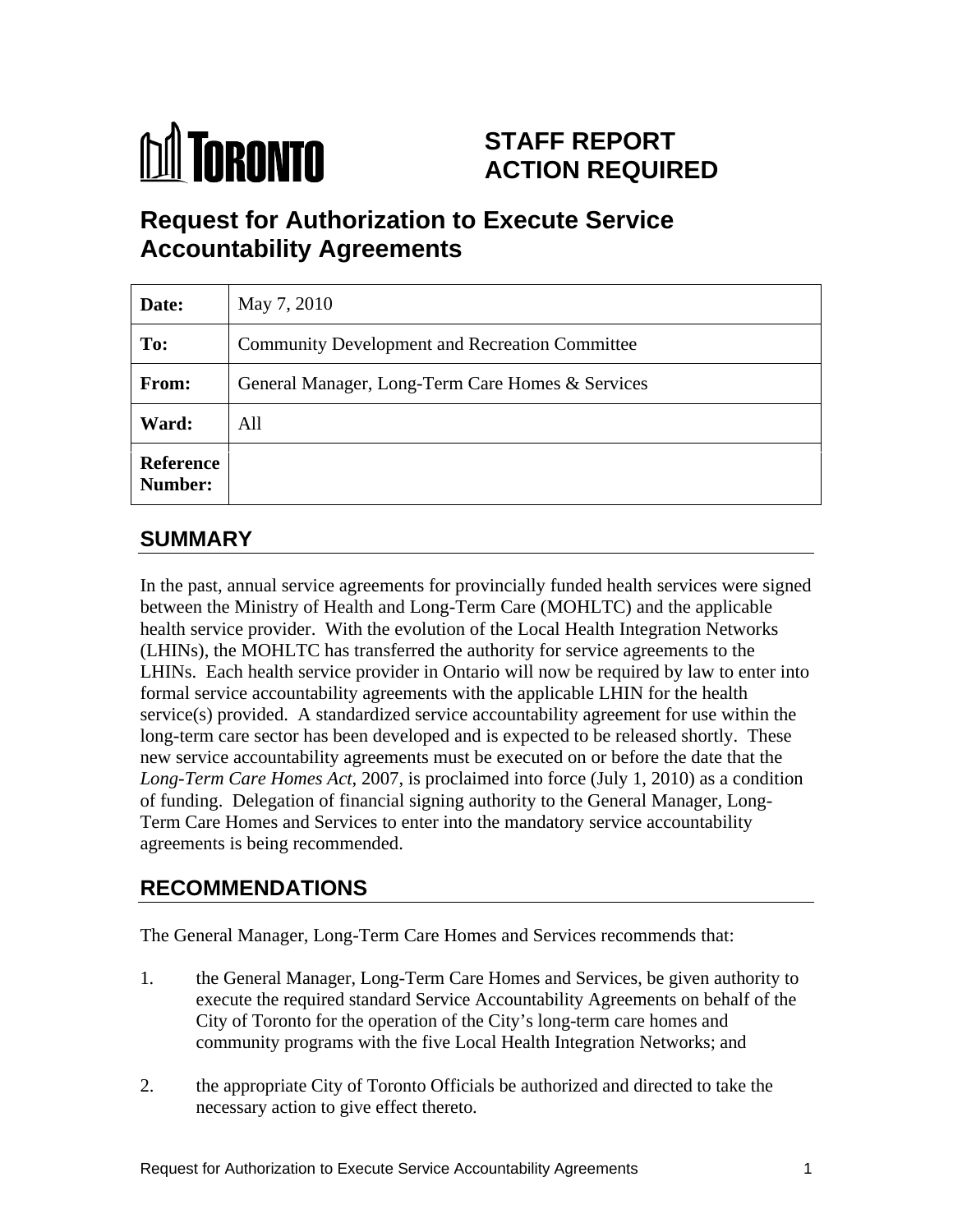#### **Financial Impact**

There are no financial implications arising from this report.

### **ISSUE BACKGROUND**

In accordance with the *Long-Term Care Statute Law Amendment Act, 1993*, the Province of Ontario introduced a requirement for Homes for the Aged to enter into formal service agreements as a prerequisite to receiving provincial subsidy. On September 28, 1994, Metropolitan Toronto Council approved Clause No. 9 of Report No. 13 of the Community Services and Housing Committee entitled "Service Agreements - Homes for the Aged", that authorized the General Manager, Homes for the Aged to execute the required standard Service Agreements with the Province of Ontario for the operation of the homes on behalf of the Municipality.

The introduction of 14 Local Health Integration Networks (LHINs) was a key component of the provincial government's plan to transform the delivery of health care in Ontario. On April 1, 2007, LHINs assumed full responsibility for planning, funding and integrating health services in their geographic areas, pursuant to the terms of the *Local Health System Integration Act, 2006* (LHSIA).

LHSIA was created to support the achievement of an integrated health system that will improve the health of Ontarians through (i) better access to high quality health services; (ii) coordinated health care in local health systems across the province; and (iii) effective and efficient management of the health system at the local level. LHSIA provides the LHINs with a number of tools to achieve integration in the system. One of these tools is funding. LHSIA requires that the accountability for the funding provided by the Ministry of Health and Long-Term Care (MOHLTC) to the LHINs be closely aligned with the accountability for the funding provided by LHINs to health service providers.

Each of the 14 LHINs and the Ministry of Health and Long-Term Care finalized and signed Accountability Agreements. The Ministry-LHIN Accountability Agreement (MLAA) sets out obligations on the part of both the Ministry and LHINs in fulfilling their mandates to plan, integrate, and fund local health care services for a three-year period. It also sets out the system performance objectives that the LHIN must achieve.

In accordance with the requirements of the *Commitment to the Future of Medicare Act, 2004*, each LHIN was required to enter into service accountability agreements (SAAs) with the health service providers (HSPs) they fund in compliance with the timetable set out in O.Reg. 279/07. Hospital SAAs (H-SAAs) were negotiated for 2008-10. Multi- Sector SAAs (M-SAAs) were negotiated with community support services, community care access centres, community health centres and community mental health and addictions agencies for 2009-11. The standardized Long-Term Care Home Service Accountability Agreement (L-SAA) is in the process of being finalized for immediate implementation.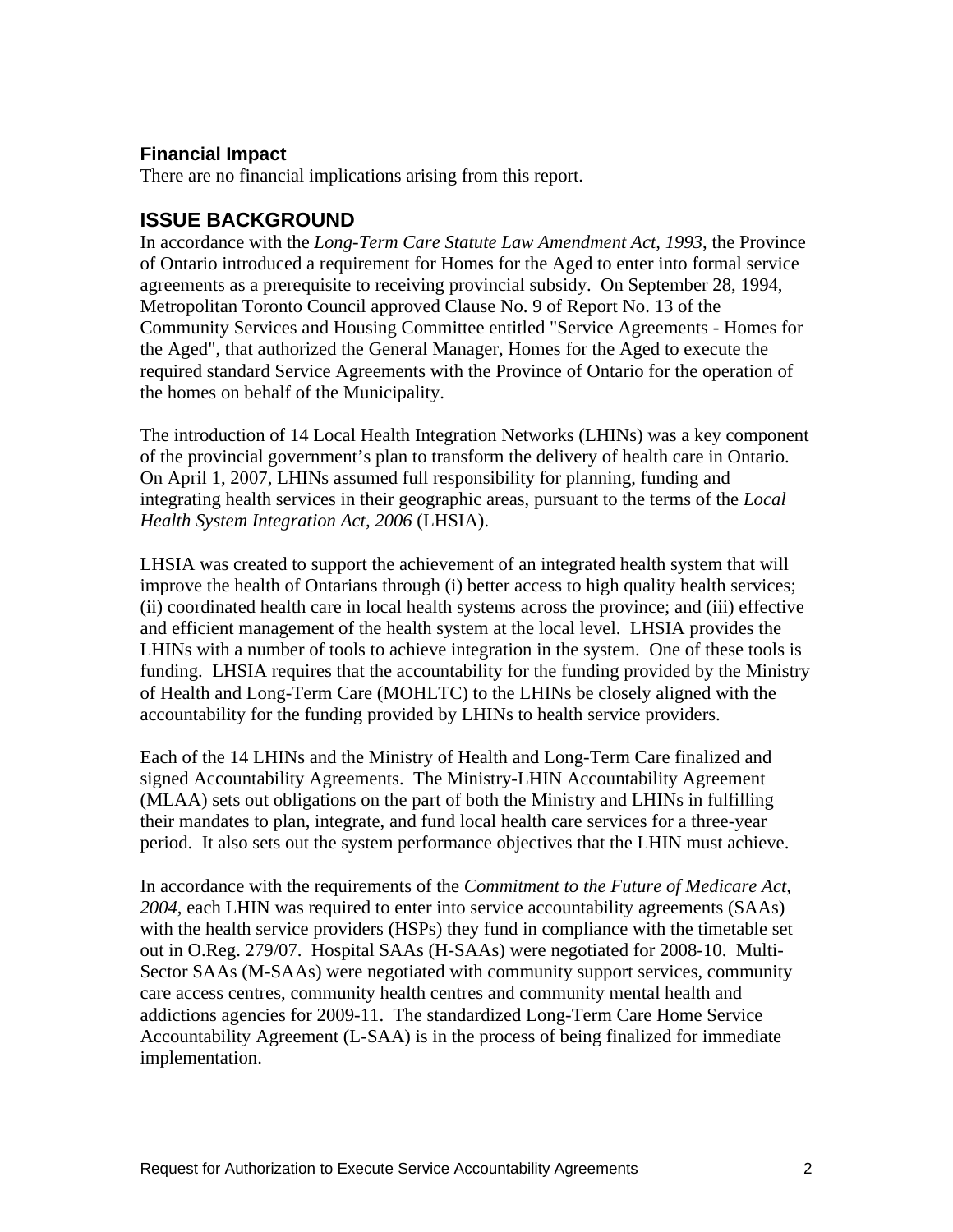## **COMMENTS**

As part of the Provincial Government's heath reform agenda, the *Local Health System Integration Act, 2006*, was passed into law on March 1, 2006. The *Act* gave new powers to 14 Local Health Integration Networks throughout Ontario to plan, integrate and fund local health systems (including hospitals, long-term care homes, community health services, home care, community care access centres, mental health and addiction services and community health centres).

Pursuant to the requirements of the *Commitment to the Future of Medicare Act*, *<sup>2004</sup>*, (CFMA), LHINs were required to provide formal notice to long-term care HSPs that they intended to enter into a service accountability agreement. The CFMA states that after notice is given, the LHIN and the HSP shall negotiate the terms of a service accountability agreement and enter into the agreement within the applicable time period, which is ninety days if entering into the SAA for the first time.

To support the negotiation of the L-SAAs, each LTC home was required to submit a planning document known as the Long-Term Care Home Accountability Planning Submission (LAPS). The terms and conditions of the L-SAA are aligned with the terms and conditions of the MLAA which are designed to enable and facilitate the achievement of system goals. Central themes of the LAPS are service planning, measurement and evaluation of health services, and organizational performance. The LAPS together with the L-SAA form the basis of a multi-year funding and planning framework. Both the LAPS and the L-SAA will cover a three-year period.

The L-SAAs and LAPS are important changes for the LTC homes sector and for the LHINs. These documents emphasize the important role the sector must play in the transformation of the Ontario health system. It is recognized, however, that significant change is already underway in LTC, not the least of which is the anticipated proclamation

of the *Long-Term Care Homes Act, 2007 (LTCHA)*.<br>The LTCHA received Royal Assent on June 4, 2007, and notice has been given that it will be proclaimed into force on July 1, 2010. When proclaimed into force, this *Act* will replace the three existing pieces of legislation governing long-term care homes: *Nursing Homes Act*, *Homes for the Aged and Rest Homes Act*, and *Charitable Institutions Act*. LHINs were expected to enter into SAAs with LTC homes by March 31, 2010. The

L-SAA was being developed within the context of the LTCHA, with an intention to reconcile the date of proclamation of the LTCHA and the start date for the L-SAA. Accordingly, signing of the L-SAA with LTC homes will coincide with the date of proclamation of the LTCHA. The current MOHLTC funding service agreements between the LTC home operators and the LHINs will continue to be in force until the date of proclamation of the LTCHA.

The LAPS together with the L-SAA form the basis of a funding and planning framework. LAPS were submitted by LTC homes to the LHINs on November 20, 2009, or shortly thereafter. Although the signing of the L-SAA has been delayed from the original